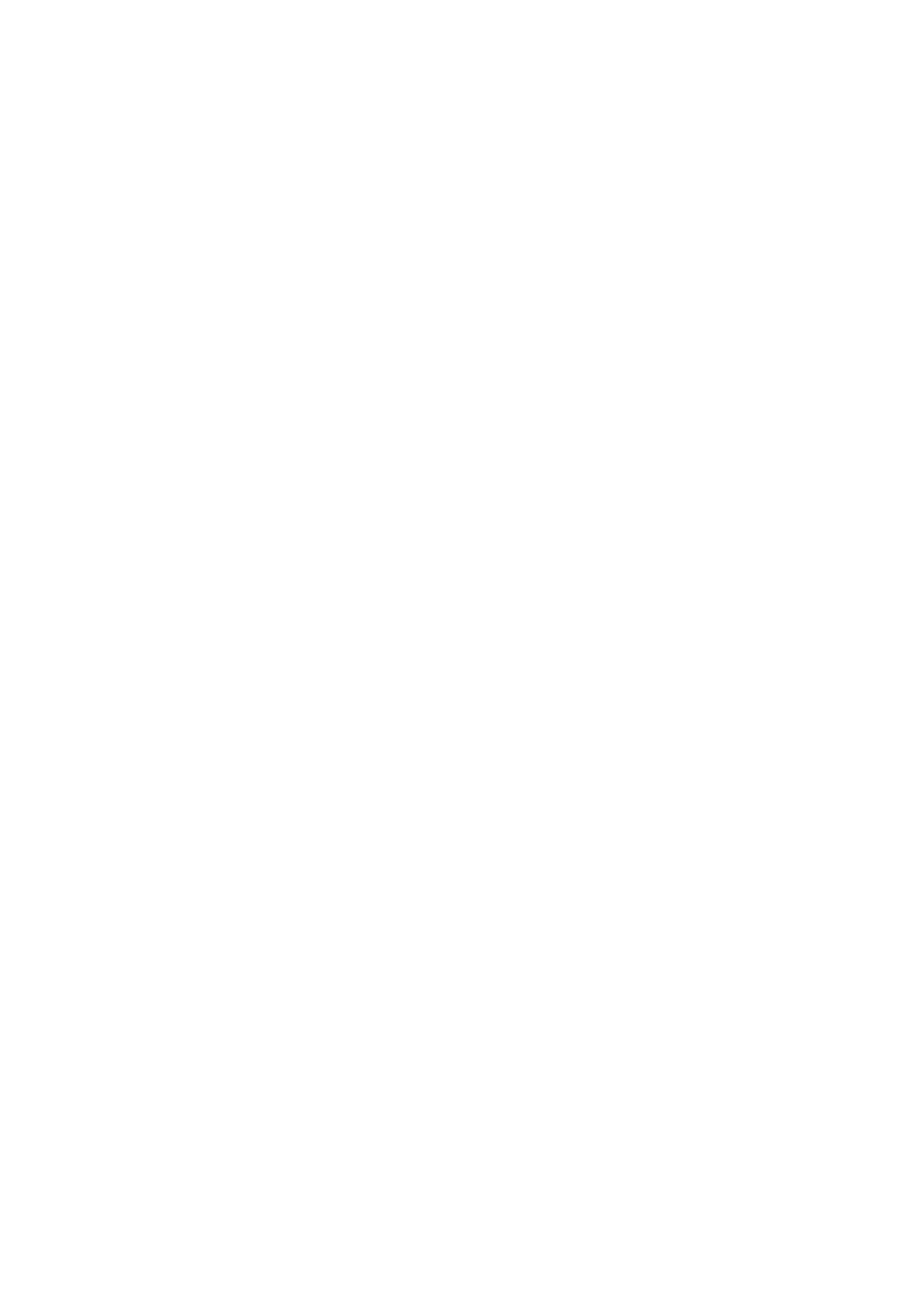*I certify that this public bill, which originated in the Legislative Assembly, has finally passed the Legislative Council and the Legislative Assembly of New South Wales.*

> *Clerk of the Legislative Assembly. Legislative Assembly, Sydney, , 2013*



New South Wales

# **Gaming Machines Amendment (Multi-terminal Gaming Machines in Clubs) Bill 2013**

Act No , 2013

An Act to amend the *Gaming Machines Act 2001* to allow certain clubs to keep up to 5 multi-terminal gaming machine player terminals.

*I have examined this bill and find it to correspond in all respects with the bill as finally passed by both Houses.*

*Assistant Speaker of the Legislative Assembly.*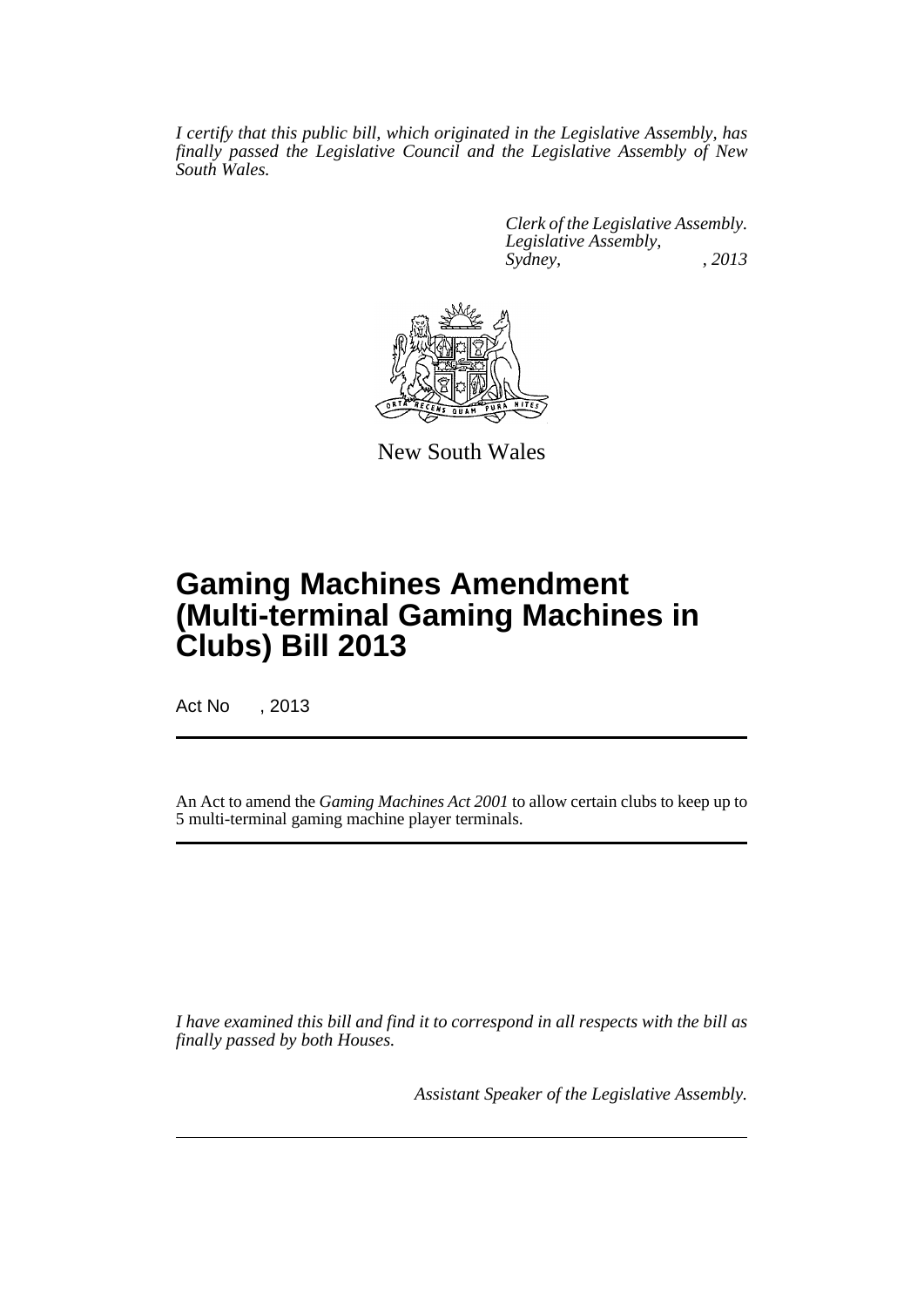Gaming Machines Amendment (Multi-terminal Gaming Machines in Clubs) Clause 1 Bill 2013

## <span id="page-3-0"></span>**The Legislature of New South Wales enacts:**

## **1 Name of Act**

This Act is the *Gaming Machines Amendment (Multi-terminal Gaming Machines in Clubs) Act 2013*.

## <span id="page-3-1"></span>**2 Commencement**

This Act commences on the date of assent to this Act.